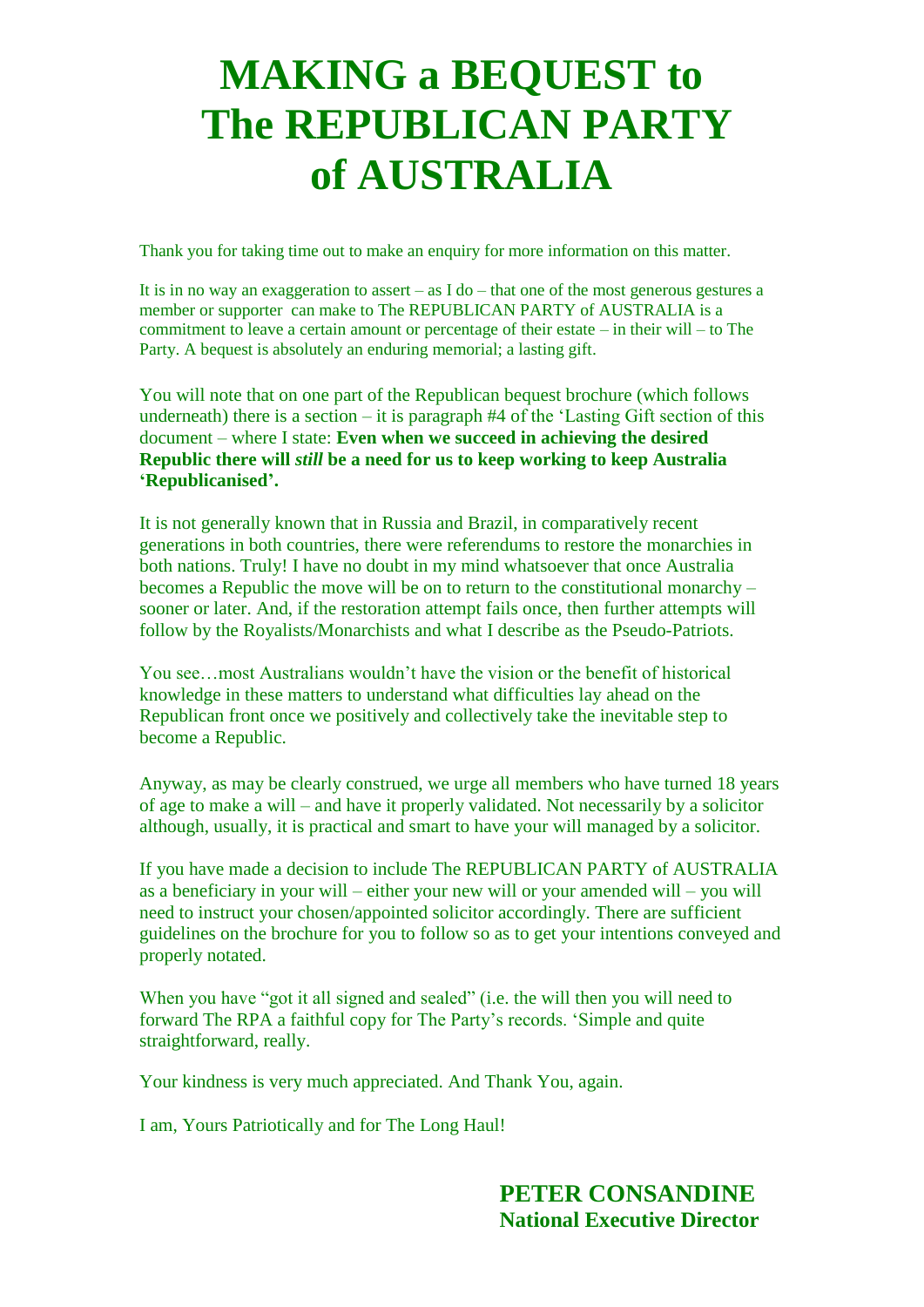# **A Lasting Gift to The Quest of Australian Republicanism**

The Republican Party of Australia (The RPA) is continually about making progressive steps towards achieving a constitutional, democratic Republic for Australia. The RPA holds annual national conventions and apart from consistent involvement in Federal elections and by-elections (and sometimes though rarely re-elections) The RPA produces and disseminates educational materials and position papers on the many inter-related aspects of Australian Republicanism. It is a costly enterprise to perpetuate and doubtless it always will be.

Where will The RPA be in years to come? **We must still be here!**

The workload of The RPA increases every year. We are working harder than ever to change the hearts and minds of our fellow-Australians in all walks of life.

#### **Even when we succeed in achieving the desired Republic there will** *still* **be a need for us to keep working to keep Australia 'Republicanised'.**

Since we have been established (in January 1982) it is fair to claim that The Party is involved in the Australian political scene and will continue to be so for the long haul.

We hope that you will want to make a contribution to our ongoing endeavours by way of making a bequest in your will to The Party.

Making out a will is something many in our community are reluctant to do. However, it is in ALL our families' interests for this responsible duty to be taken seriously. Furthermore, when a will is made, a substantial contribution may be left for your favourite cause, simultaneously.

If it is your intention to make a bequest to The Party then our best advice is that you should instruct your solicitor accordingly. Although not essential, utilising the expertise of a solicitor is highly recommended to ensure its legal validity. Wills need to be correctly drafted, signed and witnessed. A solicitor can ensure that your intentions are clearly expressed in the body of the will. A solicitor can also advise you on choosing executors and solicitors can also explain what death and gift duties amount to and keep the prepared will in a safe place for you.

Anyone over seventeen years of age, who is of sound mind should make a will. For most, it is reassuring to know that, upon meeting fate, your assets will be distributed as you have chosen that they be distributed and not by a government agency.

Your assets, of course, are your home, investment property, car, insurance policy, bank account(s), investments, jewellery and household goods. Provided you make a proper provision for a surviving spouse or surviving close relatives – more especially dependent children – then you are pretty much free to leave your property to whomsoever you wish or to whichever good cause you nominate.

# **Making a Will**

According to law a letter or spoken promise has no validity. In the absence of a will the estate is distributed by a government administrator to the next-of-kin who may be a distant or even unknown relative.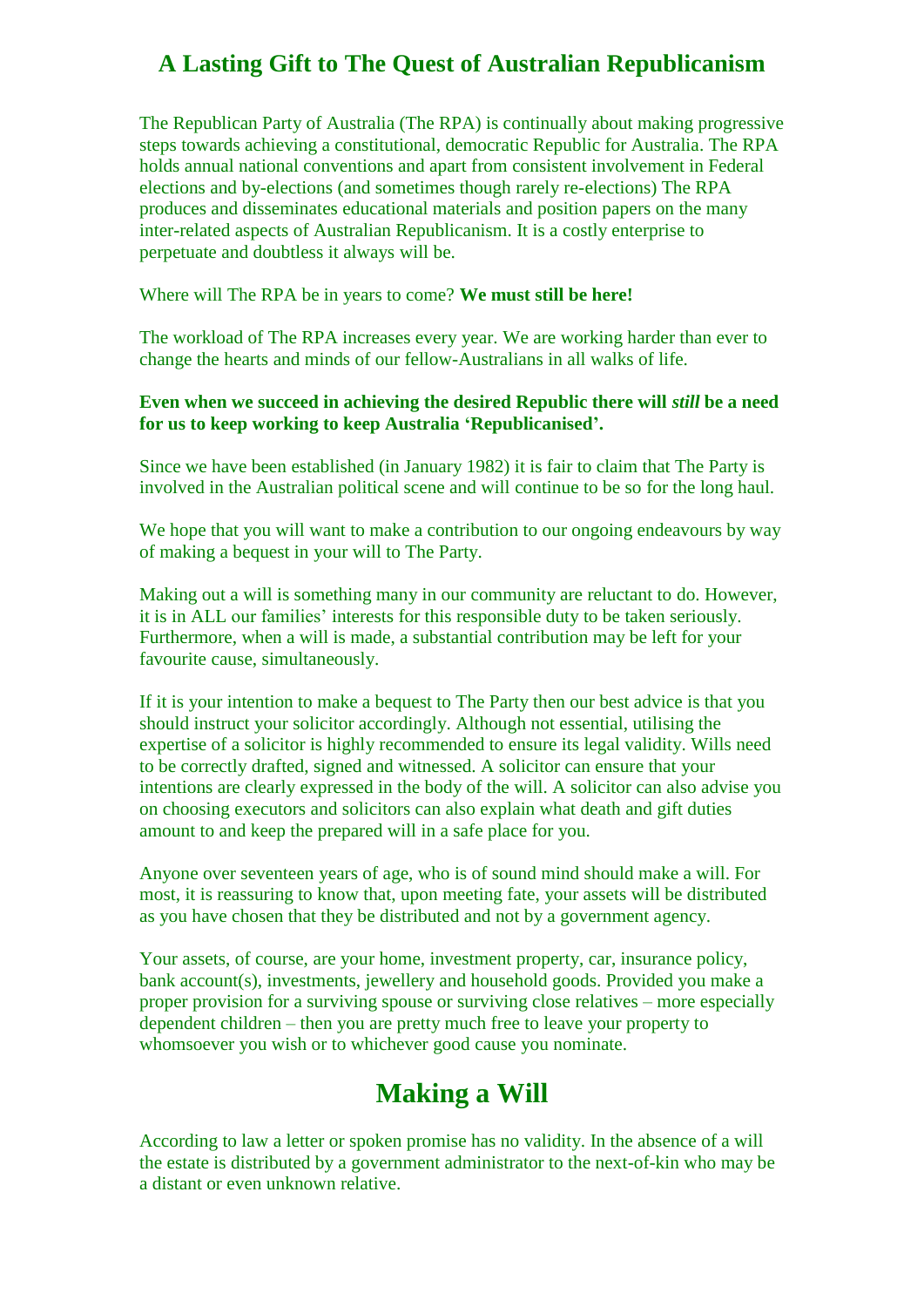It is possible to write out your own will but most people prefer to get the expert assistance of a solicitor to ensure they do not make any mistakes which would invalidate their will. Wills may be handwritten or typed. The law requires that you sign and date the said will in the presence of two witnesses, neither of whom are beneficiaries and *they* must also sign the document – preferably with the same pen. You must all be together when the will is being signed and witnessed.

You should appoint a person who is called an executor of your will to handle the administration of your estate, pay any duties, debts or expenses and oversee distribution to the beneficiaries named in the will. You can, if you wish, name more than one executor who could be your spouse, a friend, a neighbour or the designated solicitor to the proceedings. You should, as a matter of courtesy, ask first whether they are prepared to be one (i.e. an executor).

# **Changing Your Will**

You may alter your will at any time should circumstances or your wishes change. The existing will can be destroyed or it can be stated in the new one that any previous will is no longer valid. Again, a solicitor can advise you on making alterations. It is usual for people to make out a new will when they are either married or divorced.

## **Making a Bequest**

A bequest to a favourite organisation doesn't have to be an enormous sum or a grand property. But for many people, making a bequest will be their only opportunity to give a sizeable gift to help a worthy cause. Allocating a share of the total assets or all or a portion of the remainder after distribution, some saleable item like a painting, jewellery or car, a bank account or insurance policy as well as property or shares are all ways of benefitting an organisation in your will.

A cash bequest is not necessarily the best way to support a worthy organisation because what now may seem like a generous amount may not, in years to come, be anything like the level of support you had wished to bequeath. Percentages of residual cash might be a consideration, where applicable, though.

## **Remembering the Republicans to Follow in Your Will**

A bequest to The REPUBLICAN PARTY of AUSTRALIA will decidedly help The Party to continue its grass roots community work to achieve the desired Republic *and guarantee the continuity of same*.

To avoid confusion and any future delays it is most important that the full legal name of The Party is stipulated in your will namely: The REPUBLICAN PARTY of AUSTRALIA.

It is also very important that your will clearly identifies that the bequest you are giving to The Party is for The Party's use or deployment as The Party sees fit in pursuance of continuing (Republican) constitutional reform and/or maintenance of the general Australian Republican ideal.

In the interests of the security of our families and any good causes we hold dear we should all put aside our natural reluctance to consider our deaths and make out our wills. If you start the process of making out or updating your will – now or at any future time – you will be tangibly helping The Quest of Australian Republicanism.